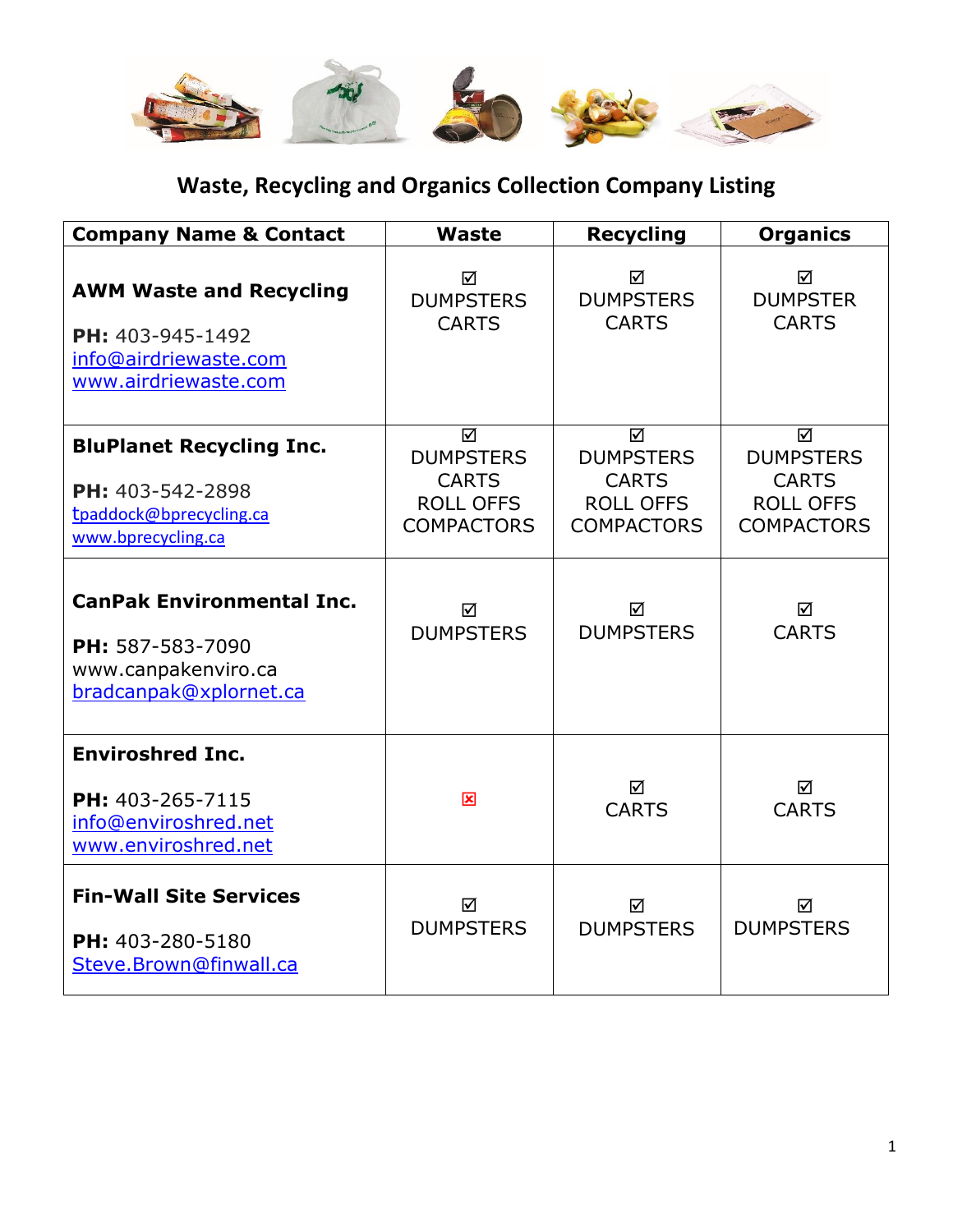| <b>GFL</b><br>PH: 403-265-0044<br>www.gflenv.com<br>ppellegrino@gflenv.com                                            | ☑<br><b>DUMPSTERS</b><br><b>ROLL OFFS</b><br><b>COMPACTORS</b> | ☑<br><b>DUMPSTERS</b>                                        | ☑<br><b>CUBES</b>                     |
|-----------------------------------------------------------------------------------------------------------------------|----------------------------------------------------------------|--------------------------------------------------------------|---------------------------------------|
| <b>Green King Recycling</b><br>PH: 587-999-4006<br>greenking@live.ca<br>www.greenkingltd.com                          | 図                                                              | ☑<br><b>CARTS</b><br><b>SMALL BINS</b><br><b>CANVAS BAGS</b> | ☑<br><b>SMALL CARTS</b>               |
| <b>Harvest Recycling</b><br>PH: 403-700-7780<br>info@harvestrecycling.ca<br>www.harvestrecycling.ca                   | 図                                                              | ☑<br><b>CARTS</b>                                            | ☑                                     |
| <b>Little Big Recycling</b><br>PH: 403-992-6469<br>info@littlebigrecycling.com<br>www.littlebigrecycling.com          | ☑<br><b>DUMPSTERS</b><br><b>CARTS</b>                          | ☑<br><b>DUMPSTERS</b><br><b>CARTS</b>                        | ☑<br><b>CARTS</b>                     |
| <b>PEL Recycling</b><br>PH: 403-369-3777<br>info@calgaryrecycle.com<br>www.calgaryrecycles.com                        | $\overline{\mathbf{x}}$                                        | ☑<br><b>DUMPSTERS</b><br><b>CARTS</b>                        | ☑<br><b>CARTS</b>                     |
| <b>Waste Connections</b><br>PH: 403-608-1632<br>leah.groenveld@wasteconnections.com<br>www.WasteConnectionsCanada.com | ☑<br><b>CARTS</b><br><b>DUMPSTERS</b><br><b>ROLL OFFS</b>      | ☑<br><b>CARTS</b><br><b>DUMPSTERS</b><br><b>ROLL OFFS</b>    | ☑<br><b>CARTS</b><br><b>ROLL OFFS</b> |